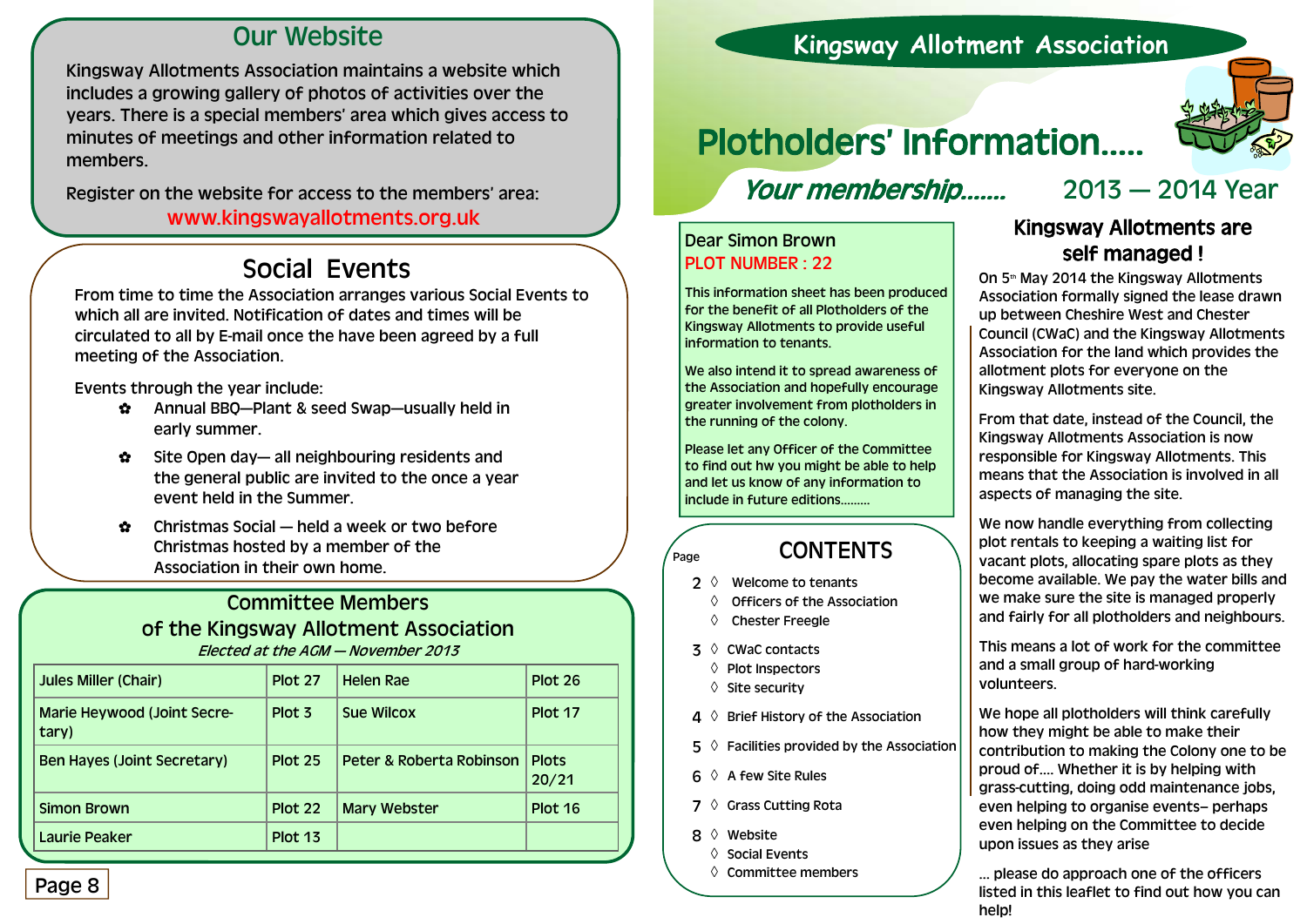## Thank You!

Thank you paying the rental for your plot on the Kingsway Allotment Colony. Rental of your plot includes membership of the Kingsway Allotments Association (£5 per year) . Full plots are £50 p.a. and half plots are £25 p.a.

All keyholders (who are not registered plotholders or spouses/partners) are required to pay their annual membership of the Association of £5.

Your plot rental fee, which includes membership of the Association, goes towards paying for the limited costs of running the allotment site.

This includes Public Liability Insurance, water costs, maintenance of equipment and costs of maintaining the common areas of the allotment site (mowing etc.) and carrying out repairs/maintaining security.

The Association is run by an elected Committee who each undertake roles on a voluntary basis that help to maintain the smooth running of the Association. We are always keen to involve others in the Committee—if you would like to help please contact one of the Officers named below.

## Officers of the Association

The Association is democratically run and tries to involve the membership as far as is possible in any decisions that are made on behalf of the colony at general meetings to which all are invited.

Notice of meetings (usually held in the winter months) are posted at each entrance to the allotment site and members are e-mailed as a reminder. If you let the Secretary have your up-to-date e-mail address it helps to keep you informed on what's going on the colony without incurring costs to the Association. There are a number of Officers who are elected each year at the AGM to ensure the business of the Association is conducted properly — These Officers are listed below …..

| <b>The Officers</b> (2013-2014): |                                                | <b>Telephone</b>           | $E$ -mail |                                                                       |
|----------------------------------|------------------------------------------------|----------------------------|-----------|-----------------------------------------------------------------------|
|                                  |                                                | <b>Chair: Jules Miller</b> |           | Tel. 381511 jules.miller@mac.com                                      |
|                                  |                                                |                            |           | Joint Secretaries: Maria Heywood Tel. 311410 maria.heywood@virgin.net |
|                                  |                                                | <b>Ben Hayes</b>           |           | Tel. 389030 benhayes@sky.com                                          |
|                                  | <b>Treasurer &amp; Memberships Simon Brown</b> |                            |           | Tel. 403960 simonwbrown@phonecoop.coop                                |

If you are looking for something in particular to improve your allotment plot you can often get hold of what you may need free of charge via Chester Freegle. e.g. pallets, paving slabs, old bricks, greenhouses, sheds etc…. Chester Freegle

ilovefreegle.org <sub>The aim of Freegle is to save useable stuff from going into landfill and</sub> develop positive and local community spirit along the way. Joining is free !!

— go to ………..

http://groups.yahoo.com/group/ChesterFreegle/

## Grass Cutting Rota 2014

It is up to the Association to ensure the pathways are kept mown during the growing season to allow easy access for all. The Mower which is kept in the secure shed on Plot 29 was primarily purchased with this in mind.

Each year, a weekly rota is set up for volunteers who undertake to mow all the access paths at some time during the week in question.

The table below show who has volunteered when to mow the paths—Thank you to all!

And if you are able to mow on one of the blank weeks — please do!

| <b>DATE</b><br>(WEEK<br><b>STARTING)</b> | <b>NAME</b>                 | <b>PLOT</b><br><b>NUMBER</b> | <b>DATE</b><br>(WEEK<br><b>STARTING)</b> | <b>NAME</b>                        | <b>PLOT</b><br><b>NUMBER</b> |
|------------------------------------------|-----------------------------|------------------------------|------------------------------------------|------------------------------------|------------------------------|
| May 5                                    | <b>Kelvin Heywood</b>       | Plot 3                       | July 28                                  | Roberta &<br><b>Peter Robinson</b> | <b>Plot</b><br>20/21         |
| <b>May 12</b>                            | <b>Jeff Formstone</b>       | Plot 11                      | <b>Aug. 4</b>                            | Cyril Langman                      | Plot 14                      |
| <b>May 19</b>                            | <b>Ben Hayes</b>            | <b>Plot 25</b>               | <b>Aug. 11</b>                           | <b>Ken Wynn</b>                    | Plot 23                      |
| <b>May 26</b>                            | <b>Tony Flynn</b>           | Plot 18                      | <b>Aug.18</b>                            | <b>Bob Jones</b>                   | Plot 19                      |
| June 2                                   | <b>Robin Sunflower</b>      | Plot 4a                      | <b>Aug. 25</b>                           | Dave Kynaston                      | Plot 28                      |
| June 9                                   | <b>Stewart Norton</b>       | Plot <sub>5</sub>            | Sept. 1                                  | <b>Steve Hogg</b>                  | Plot 2A                      |
| June 16                                  | <b>Bob Jones</b>            | Plot 19                      | Sept. 8                                  | Peter & Mary<br>Webster            | Plot 16                      |
| June 23                                  | <b>Kevin Oates</b>          | Plot 1                       | Sept.15                                  | Liz & Ray Lloyd                    | Plot <sub>9</sub>            |
| June 30                                  | <b>Ann &amp; Roy Keeble</b> | Plot <sub>6</sub>            | Sept.22                                  | Laurie Peaker                      | Plot 13                      |
| July 7                                   | <b>Jules Miller</b>         | Plot 27                      | Sept.29                                  |                                    |                              |
| July 14                                  | <b>Simon Brown</b>          | Plot 22                      | Oct.6                                    | <b>Ben Hayes</b>                   | <b>Plot 25</b>               |
| July 21                                  | Dave Fletcher               | Plot 8                       | <b>Oct.20</b>                            | <b>Russell Sheldrick</b>           | <b>Plot 15</b>               |
|                                          |                             |                              | <b>Nov. 3</b>                            |                                    |                              |

Page 2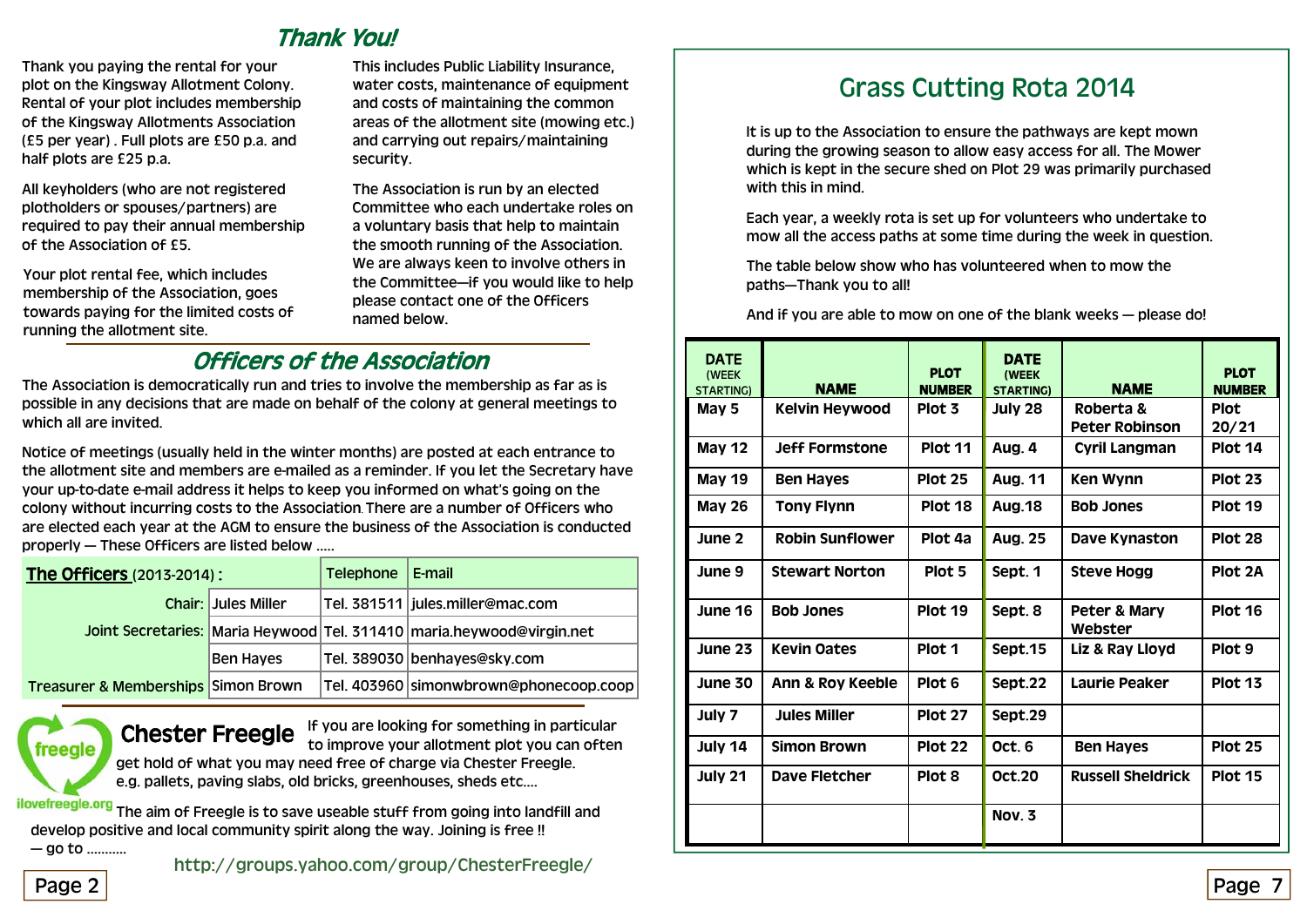## A few of the Site Rules!

When signing the lease for their plot with the Association, plotholders undertake to follow the rules which are set out in the lease document.

The full lease document with all of the rules included can be seen on the Kingsway Allotments Association website:

#### www.kingswayallotments.org.uk

However a few of the key rules of the Colony are listed below for your information.

- $\bullet$ To keep the plot clean and safe, free from weeds, pests and diseases.
- $\bullet$  To maintain the plot in a good state of cultivation and fertility and in good condition.
- $\bullet$  Not to assign, underlet or part with possession of the said plot or any part thereof without permission of the committee.
- $\bullet$ Not cause any nuisance or annoyance to any other tenant
- $\bullet$  Not to keep livestock nor any other birds or animals on the plot. The tenant is only allowed to keep hens and/or rabbits having first obtained written permission from the Association. Conditions for keeping livestock must comply with animal welfare legislation. Conditions for keeping bees on the plot are in Appendix 1 of the lease
- $\bullet$  Water capturing equipment should be attached to structures on plots (such as sheds, greenhouses etc.) to harvest rain water.
- $\bullet$  Hosepipes must only be used for filling water containers/butts and under no circumstances must be used for directly watering a plot
- $\bullet$  To secure and lock the entrance gate to the allotment site and to secure and lock containers and communal buildings.
- $\bullet$  To notify the secretary of the Association of any change in address within 14 days after such a change has occurred.
- $\bullet$  Not to park any vehicles on the track of the allotment areas except for the purpose of loading or unloading.
- $\bullet$  All sheds and structures are to be maintained and in a reasonable and safe condition. Any property of the plotholder is their responsibility

#### CWaCC Contacts



The Allotment Site falls within Newton Ward—CWaC Councillors for the ward are:

Tom Parry, 100, Upton Grange, Upton, Chester CH2 1BG Phone: 01244 389153— Email: tom.parry@cheshirewestandchester.gov.uk Adrian Walmsley, 4 Ambleside , Plas Newton, Chester, CH2 2PU Phone: 01244 340949 ; Mobile: 07710 583513 Email: adrian.walmsley@cheshirewestandchester.gov.uk

## Plot Inspectors

In order to provide an impartial way to determine whether any plots are becoming too overgrown and to encourage the relevant plotholder to take action to improve their plot if unsatisfactory, the Committee has appointed two volunteers to make periodic inspections of all plots on the Colony. They will inform plotholders of the need to make some improvement should it be required.

The two volunteers who have agreed to carry out this role are: Jeff Formstone (Plot 11) and Helen Rae (Plot 26)

Should your plot be identified as requiring attention you are asked to take action to remedy the situation as soon as practicable. If there is a genuine cause for an overgrown plot the Committee will be understanding and in certain cases may arrange for volunteers to carry out basic tidying as may be required — of course, with the consent of the plotholder.

The Association reserves the right to suspend/terminate the lease of any plotholder who does not take appropriate remedial action to tidy up their plot.

## Site security

Please remember to lock the entrance gate padlock behind you when entering or leaving the site to maintain maximum security for all.

Keys to the gates will be issued to all plotholders on payment of a £20 returnable deposit. Additional keys can be ordered at £10 each from the Treasurer.

NOTE: The keys are a high security type which cannot be copied except through an account held by the association with a specialist locksmith.